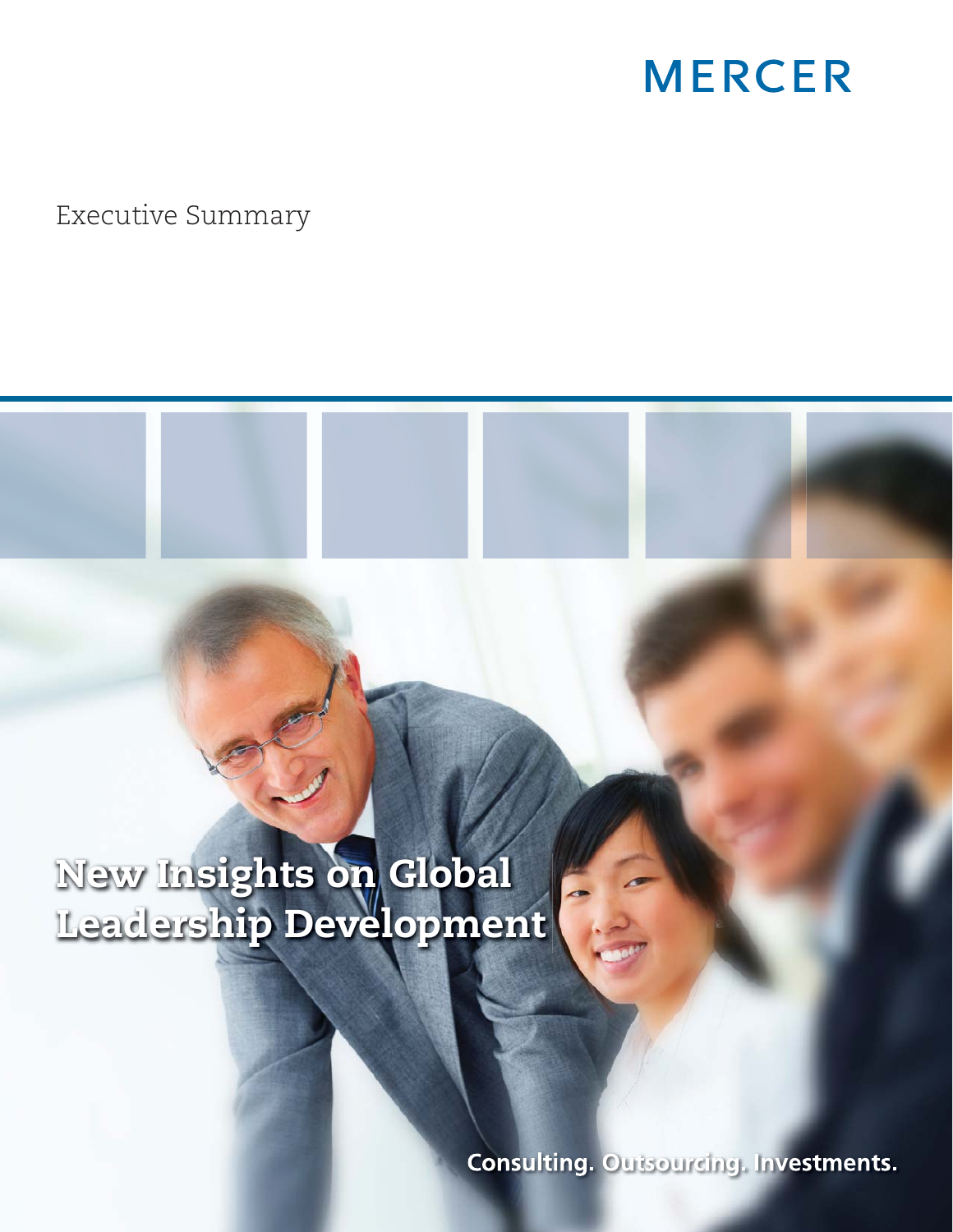## **It's time leadership caught up with global growth strategies**

Patricia Milligan, President of Mercer's Human Capital Business

Due to corporate growth pressures, companies are implementing globalization strategies of an unprecedented scale and intensity – with no end in sight. Yet few organizations are well prepared for the talent demands that are required to successfully lead the business objectives that lie behind these strategies.

In this new body of research, we have found that companies often lack frameworks for identifying global leadership talent, have inadequate talent management practices and have hit-or-miss approaches to development. Our goal is to address these critical gaps by drawing from an extensive body of research, in-depth company interviews and our own first-hand experience.

In the report, we lay out a global leadership capability framework and then discuss how it could be used. We also examine the types of experiences that are most helpful to developing global leaders and describe the common organizational barriers to development.

Mercer is pleased to have collaborated with Dr. Jay Conger to gain these critical insights into the development of global leaders and to share the practical steps that you can take to ensure that your company's global leaders keep pace with the rapid progress of today's global business.

For more information about Mercer's leadership consulting services, **visit www.mercer. com/leadership** or contact your local Mercer office.

Regards,

Patricia Milligan

P.S. To discover how proficient your organization is at global leadership development, remember to take the survey at the end of this executive summary!

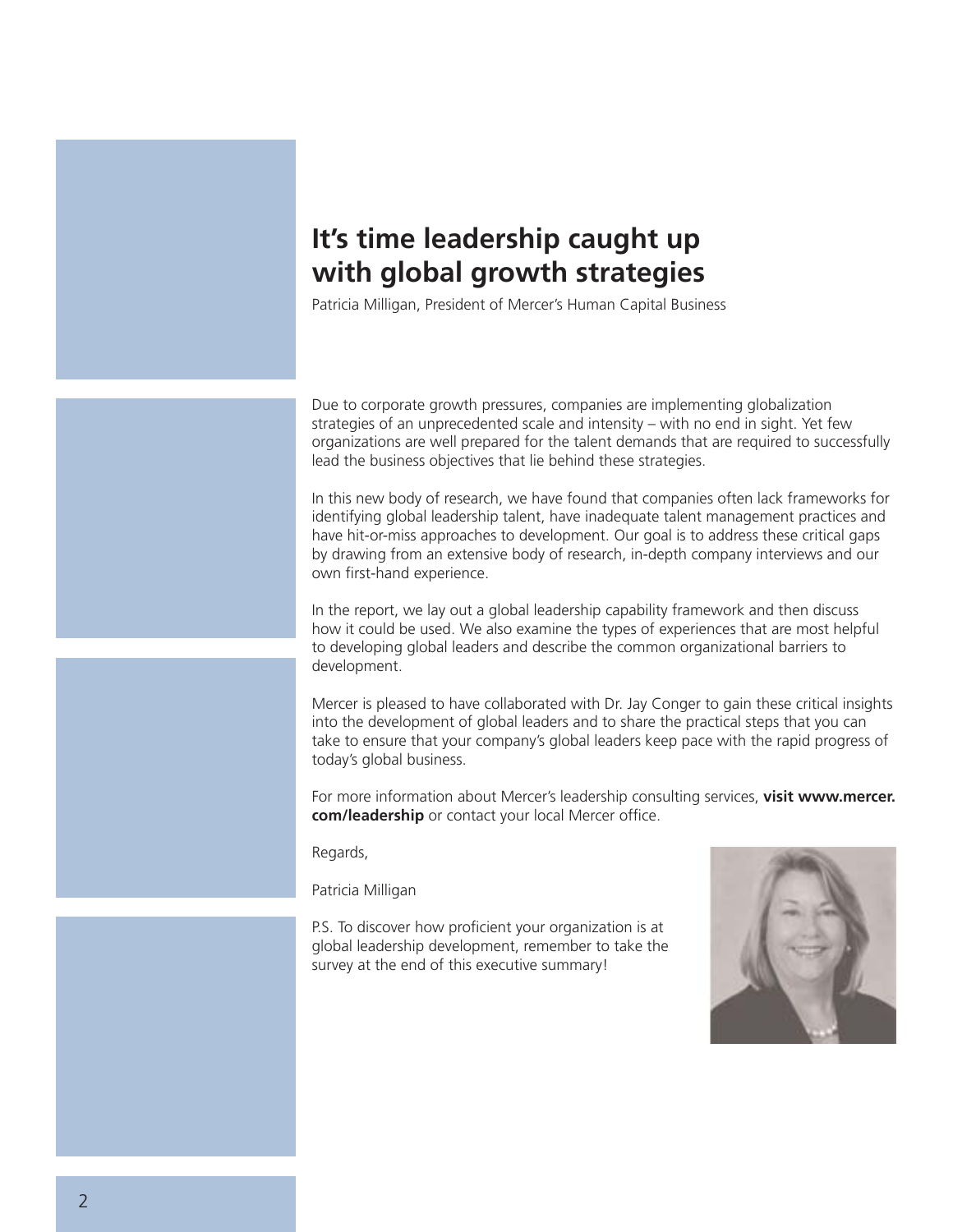## **New Insights on Global Leadership Development**

While corporate global expansion strategies have been executed in a calculated manner, a haphazard approach to global leadership development has left many multinational organizations with critical gaps in their talent pool of global leaders.

To enable organizations to strengthen their global leadership bench through the development of more systematic and rigorous talent management practices, we must first highlight the fact that global leaders are a unique breed compared to other line leaders. Consequently, it is important to call out the distinctive capabilities that global leaders require.

In this report, we identify three separate but complementary clusters of capabilities required for global leadership roles. (See below, Global Leadership Capabilities). These include a set of baseline qualities necessary for anyone operating in the challenging terrain of foreign cultures – a catalytic learning capability, a sense of adventure, an entrepreneurial spirit, as well as a sensitivity and responsiveness to cultural differences.

The second set of capabilities emphasizes certain specific skills and knowledge demanded for global roles. Specifically, these include the skills required to lead multicultural teams and to network successfully in new cultural environments. Cultural literacy and knowledge specific to your organization's culture, strategy and best practices are prerequisites.

The third set reflects the mindsets associated with effective global leaders. These cognitive capabilities include the ability to be comfortable with cultural complexity and its contradictions, the capacity to perceive opportunities in the uncertainty associated with global markets, the ability to think systemically and an extended time perspective.

The demand for specific global capabilities varies by organizational level. Using a "leadership pipeline" framework, we highlight the relationship between a pipeline stage and the capabilities required by a particular level. We also identify which capabilities can be assessed and developed at each stage.

| <b>Global Baseline</b>                                       | <b>Global Skills and</b><br><b>Knowledge</b> | <b>Global Mindset</b>                                           |  |  |
|--------------------------------------------------------------|----------------------------------------------|-----------------------------------------------------------------|--|--|
| Catalytic learning capacity                                  | Ability to lead<br>multicultural teams       | Comfort with cultural<br>complexity and its<br>contradictions   |  |  |
| Sense of adventure                                           | Sophisticated networking<br>competence       | Opportunity sensing for<br>the uncertainty of global<br>markets |  |  |
| Entrepreneurial spirit                                       | Cultural literacy                            | Systems thinking in<br>global contexts                          |  |  |
| Sensitivity and<br>responsiveness to cultural<br>differences | Context-specific<br>leadership capabilities  | <b>Extended time</b><br>perspective                             |  |  |

Global Leadership Capabilities

**Q** What is a global leader?

**A**<br>A<br>A<br>A<br>A<br>C<br>R Managerial talent that works across geographic and cultural boundaries – from the frontline to the executive suite.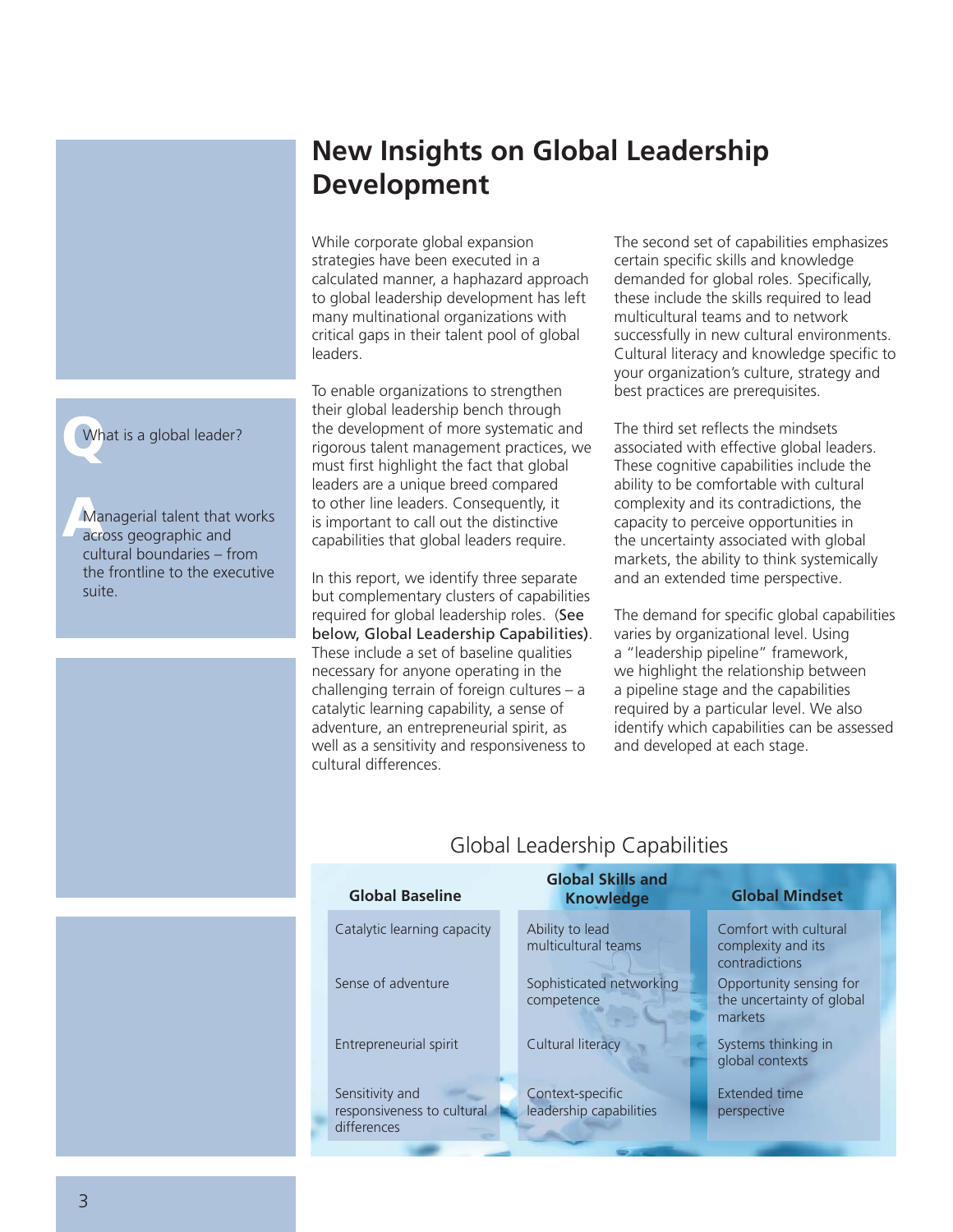### **Getting started**

So how does your organization get started in a serious effort to build its global leadership bench? The first step is to establish a global leadership capability framework. This simple act recognizes the importance of this talent pool and initiates steps toward a customized talent management approach. Once this is in place, it is equally simple to complete the next step and institute mandatory cross-cultural training before international assignments.

Following these steps, there are a number of supporting initiatives that are relatively straightforward to implement. Using seasoned in-country managers to

serve as mentors to incoming leaders is one. Another is to establish career and development plans with an international emphasis so that managers can plan a career to become global leaders. A foundational action is the establishment of high-potential global leadership talent pools. With these pools in place, your organization can rigorously track assignments, on-the-job performance and developmental undertakings. When it comes to the latter, it is critical to deploy the full complement of activities that prepare managers to be effective global leaders, from global team projects to short-term and multiyear overseas assignments.

**Q:** Jay, you've studied organizations and their leadership models for many years. How are most companies approaching global leadership?

**Jay Conger:** The typical company has a set of leadership competencies. Each competency has a set of proficiencies, generally tied to career level (for example, manager up to executive). Global leadership is generally regarded as the highest level of each competency.

The research we've conducted with Mercer shows that this is a flawed approach. Global leadership is not the next level of leadership but a different animal all together. It is more effective to cultivate global leadership capabilities earlier in an employee's career and it requires a different set of competencies. In the model that we've outlined, there are some new competencies that are not typically part of a leadership model and some other competencies that are similar to what you might have in your leadership model, but which have a different meaning or a different twist from how you might currently be using them.

**Q:** What are some of the surprising findings you've uncovered?

**JC:** Many organizations take a laissezfaire approach to the development of their global leadership talent. It's plain and simple: globalization of the talent has lagged behind globalization of the business.

For example, we find that companies often place little value or reward on global mobility. This is apparent in three ways. First, in some cases, line managers actually feel they will be penalized for taking international assignments. They feel that "out of sight is out of mind." Second, managers often hoard their talent and, without a culture of mobility, may be reluctant to offer up their best people for international assignments. Finally, and this is probably the biggest hurdle, repatriation is a serious problem. Those sent overseas have a hard time returning to their home country or to the corporate center.

**Q:** Given those barriers, what are the opportunities for improvement?

**JC:** There are many. Start by recognizing the unique capabilities required by global leaders. Develop a separate competency framework for your global leaders rather than operating with your current,

universal leadership competency framework and integrate these concepts into your talent management practices.

Start developing your global leaders earlier in their careers and require international experience before entry into senior management roles. There is simply no alternative to an expatriate assignment – being there in a "real job." But it's expensive, so the key is to select people who have the right attributes, ensure the experience is real and challenging, provide the right support to the leader and his or her family and most important, perhaps, plan for re-entry.

**with Jay Conger**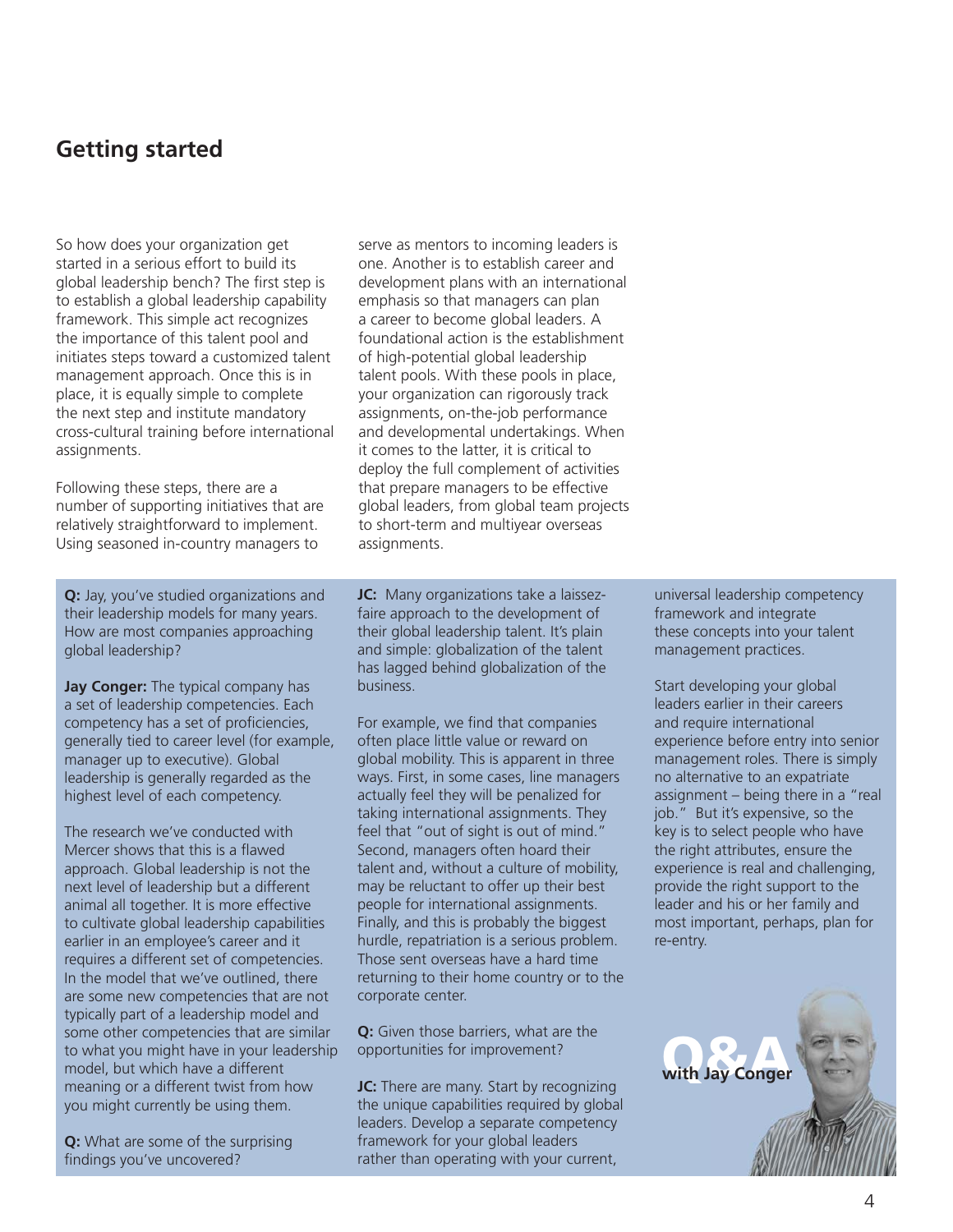Our research shows that well-chosen job assignments are the most effective vehicle for developing global leadership talent. Ideally, your organization would identify and reserve a pool of international jobs that form "stepping stone" assignments to more demanding and complex global leadership roles.

From the standpoint of a supportive corporate culture, it is important to promote the value of two-way mobility in your organization. Make it attractive

for talented leaders to accept global assignments. Even better, make such assignments a requirement for entry into the executive suite.

Finally, focus your attention on building a standardized and rigorous performance management system that is truly global. It should allow your organization to objectively compare managers across the globe, identify your top global leaders and determine who deserves critical assignments.

## **What it takes**

In conclusion, we have learned that the process of building a deep bench of global leadership talent requires an unrelenting commitment that must span multiple years in order to succeed. The commitment must start at the senior ranks of your organization and cascade deeply into your organization. At the same time,

it must be supported by rigorous and integrated talent management practices that recognize the unique demands of global leadership talent and reinforce their development using multiple means, from jobs to feedback to rewards to mentors to education.

5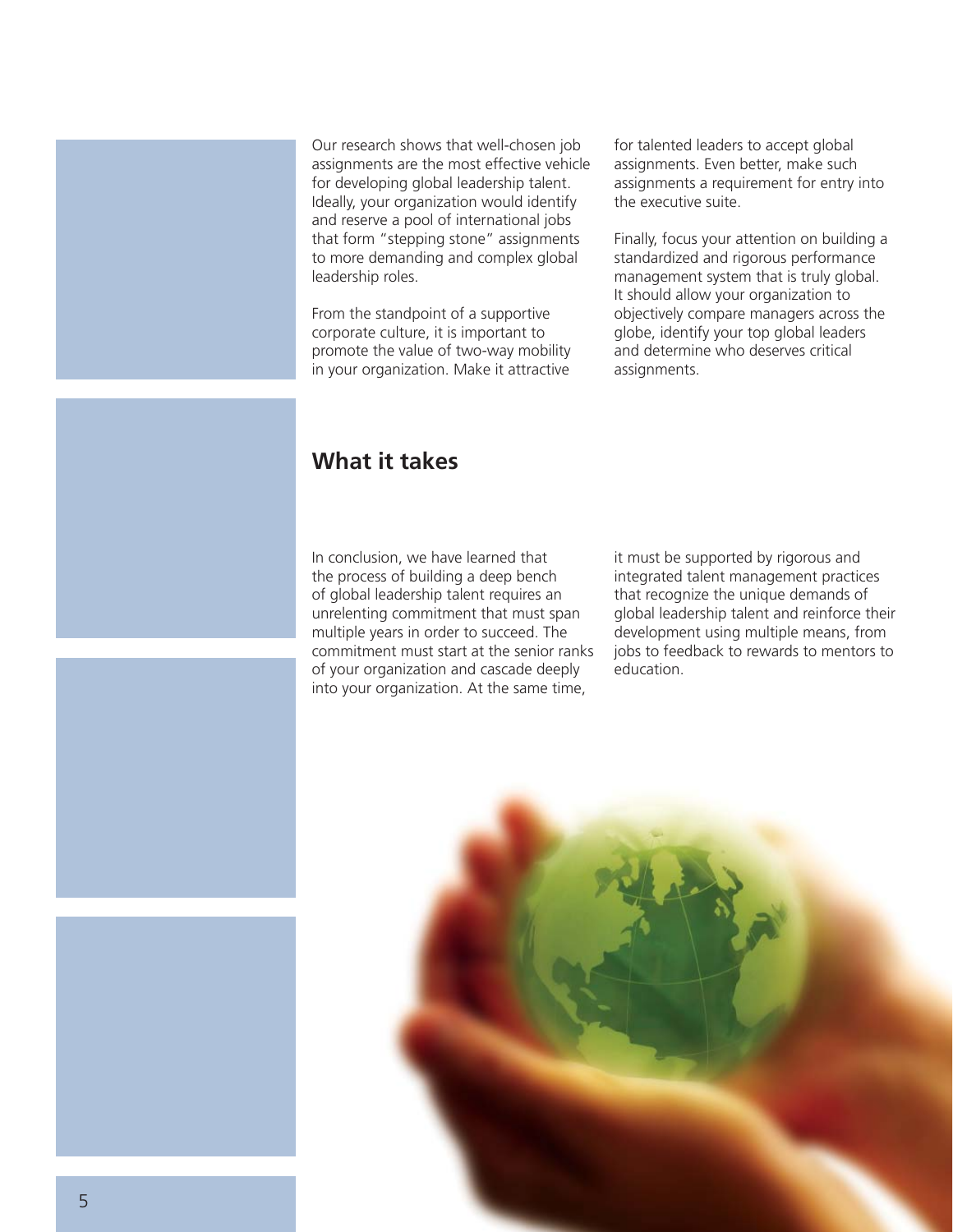## **Research methodology**

We approached our research on global leadership in two ways. The first step involved an in-depth literature search; we examined over one thousand studies and research papers on the topic. From this body of work, we identified the literature's consistent themes and identified best practices that organizations were deploying to develop their global

leadership talent.

The next step involved in-depth interviews with executive-level HR officers at 15 global companies. From these interviews, we were able to confirm the utility of the capability framework and fully vet the best practices for development. The interviews also enabled us to identify the barriers to a global leadership capability.

When clients choose Mercer for their leadership development needs, they benefit from:

- $\Box$  A tailored approach that equips global and domestic leaders to drive the organization to achieve strategic goals
- Adult learning methodologies for leadership and high-potential talent
- Relevant solutions immediately applicable in everyday working life and linked to a  $\blacksquare$  . company's strategy
- $\Box$  A sustainable, long-term advantage with a focus on building future leadership capabilities
- **Proven results**

To learn more about how Mercer's depth and breadth of leadership solutions and global resources can benefit your organisation, please contact your local Mercer office or visit us at www.mercer.com/human-capital.

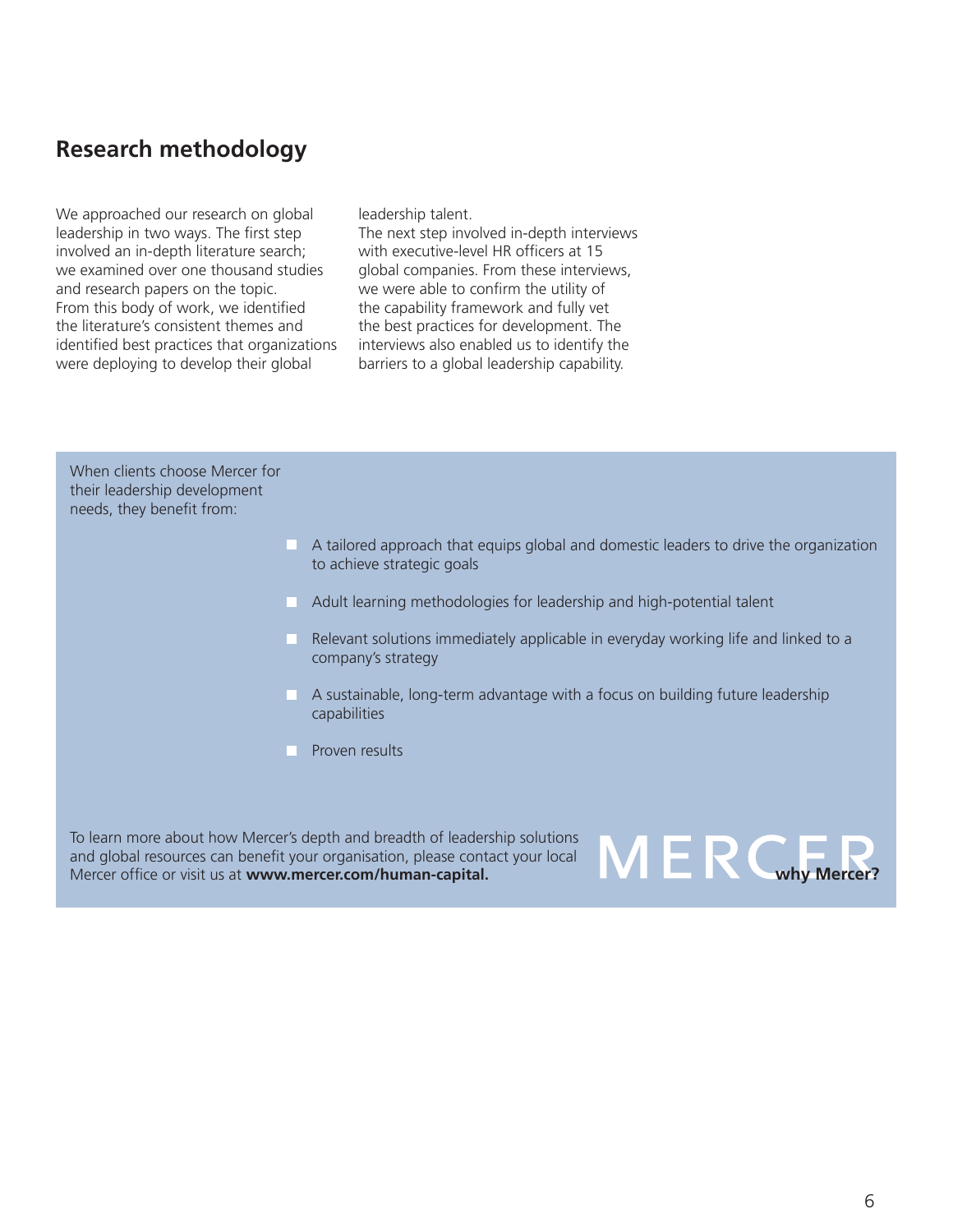## **About the authors**

**Jay Conger** is the Henry Kravis Research Chair Professor of Leadership at Claremont McKenna College in Claremont, California, and the faculty chair of the Kravis Leadership Institute. He is also a Visiting Professor at the London Business School. One of the world's foremost experts on leadership, Jay is frequently quoted in the *Wall Street Journal* and other business periodicals, where he analyzes people and trends in the executive suite and in the boardroom. In recognition of his extensive work with companies, *Business Week* named him the best business school professor to teach leadership, and one of the top five management education teachers worldwide. The *Financial Times* has ranked him as one of the top global executive educators. In his 25 year career, Jay has worked with more than 350 organizations.

**Ketan H. Mhatre** is an Assistant Professor of Psychology at Claremont McKenna College in Claremont, California. He earned his Master of Management Studies degree from Mumbai University and his PhD in organizational behavior and leadership from the University of Nebraska. He undertook his postdoctoral work at Claremont McKenna College's Kravis Leadership Institute for a year and a half, before assuming a position at the college as a Visiting Assistant Professor. Ketan's research interests include authentic leadership and authentic leadership development, positive psychological capital, trust, nepotism in leadership contexts, leadership influence tactics and time perception in leadership. His publications include research articles in several peer-reviewed journals as well as book chapters in edited books on leadership-related topics.

**Mercer** is a leading global provider of consulting, outsourcing and investment services. Mercer works with clients to solve their most complex benefit and human capital issues, designing and helping to manage health, retirement and other benefits. It is a leader in benefits outsourcing. Globally, Mercer's Human Capital business helps organizations make and implement the right choices regarding their investments in people in the areas of human capital strategy, talent management, rewards, and human capital operations and technology solutions. Mercer's 20,000 employees are based in more than 40 countries. The company is a wholly owned subsidiary of Marsh & McLennan Companies, Inc., which lists its stock (ticker symbol: MMC) on the New York and Chicago stock exchanges. For more information, visit **www.mercer.com.**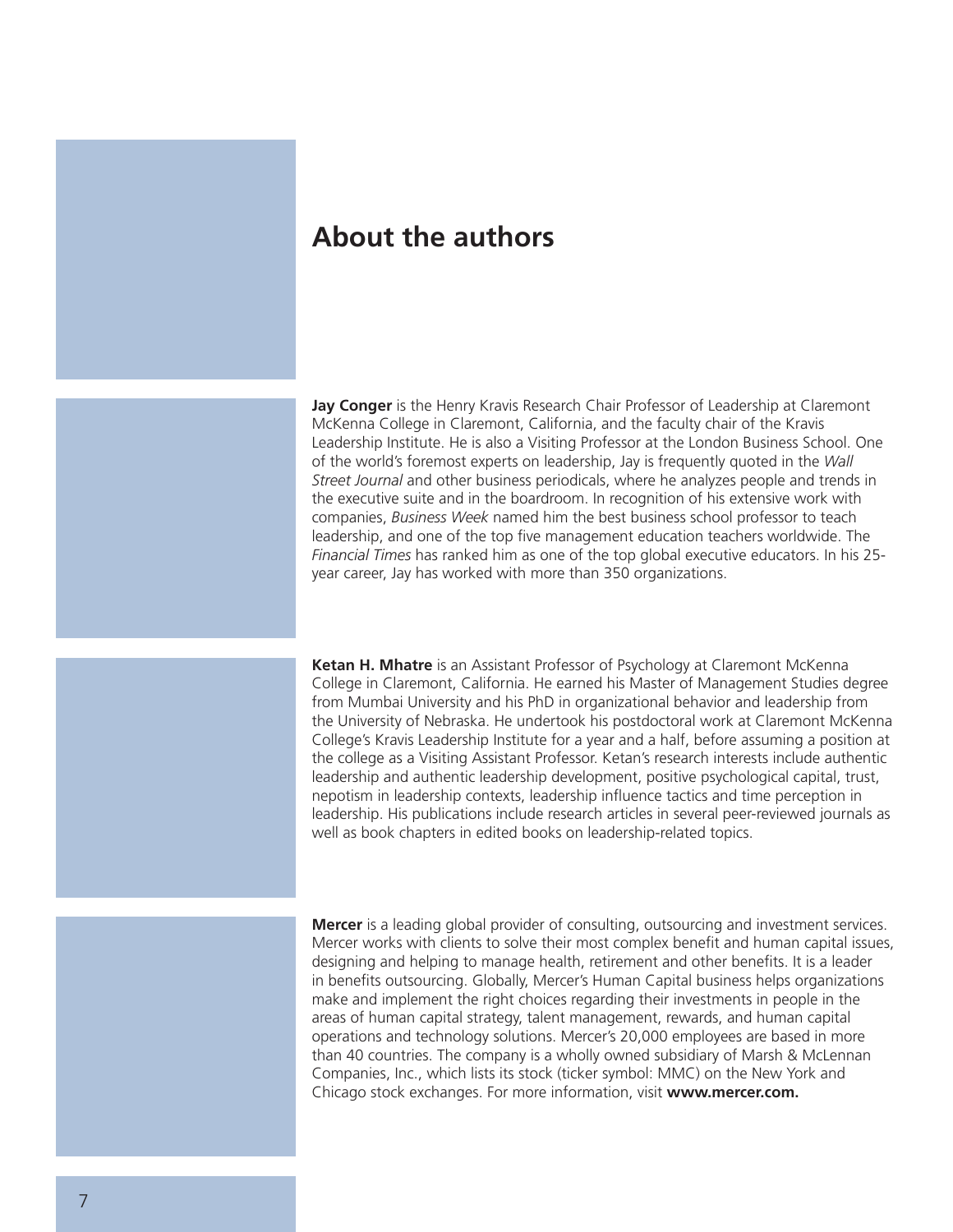# **MERCER**

## **Mercer Global Leadership 'Best Practices' Survey**

### *How proficient are your global leadership development practices?*

To assess the extent to which your organization reflects a best practice model when it comes to global leadership development, rate your organization's performance on the following comments.

- 2 = Statement is true for our organization
- 1 = Statement is partially true for our organization
- $0 =$  Statement is not true for our organization

Then visit [www.mercer.com/global-leader](http://www.mercer.com/global-leader) to access the full 15-point survey to learn areas your organization can improve its governance, processes and programs to develop people who can effectively lead and manage across cultures and countries.

|    | Global leadership development practices: How do you rate?                                                                                                                                                                                                | Your score |
|----|----------------------------------------------------------------------------------------------------------------------------------------------------------------------------------------------------------------------------------------------------------|------------|
| 1) | My organization has a centralized function that is dedicated to global<br>leadership talent and expat assignments. It effectively coordinates the<br>identification, contracting, operational issues, and assessments of our<br>global talent pools.     |            |
| 2) | My organization effectively plans and coordinates the moves of<br>global talent and ensures that after assignments they are transferred<br>to rewarding roles in other parts of the globe or in their home<br>countries or at the corporate center.      |            |
| 3) | We have established global talent pools that cascade down to the<br>director level. We effectively identify talent for these global talent<br>pools as well offer them consistent opportunities for development<br>and promotion.                        |            |
| 4) | We have identified positions worldwide that are considered<br>grooming opportunities for our global talent. In the majority of cases,<br>the jobs are reserved for our global talent pool and the positions are<br>actively tracked by our organization. |            |
| 5) | We start to identify candidates for global assignments at the manager<br>level and regularly put selected manager level employees on short-<br>term or long-term international assignments.                                                              |            |

Visit [www.mercer.com/global-leader](http://www.mercer.com/global-leader) to take the full survey and learn if you are a best-practice organization.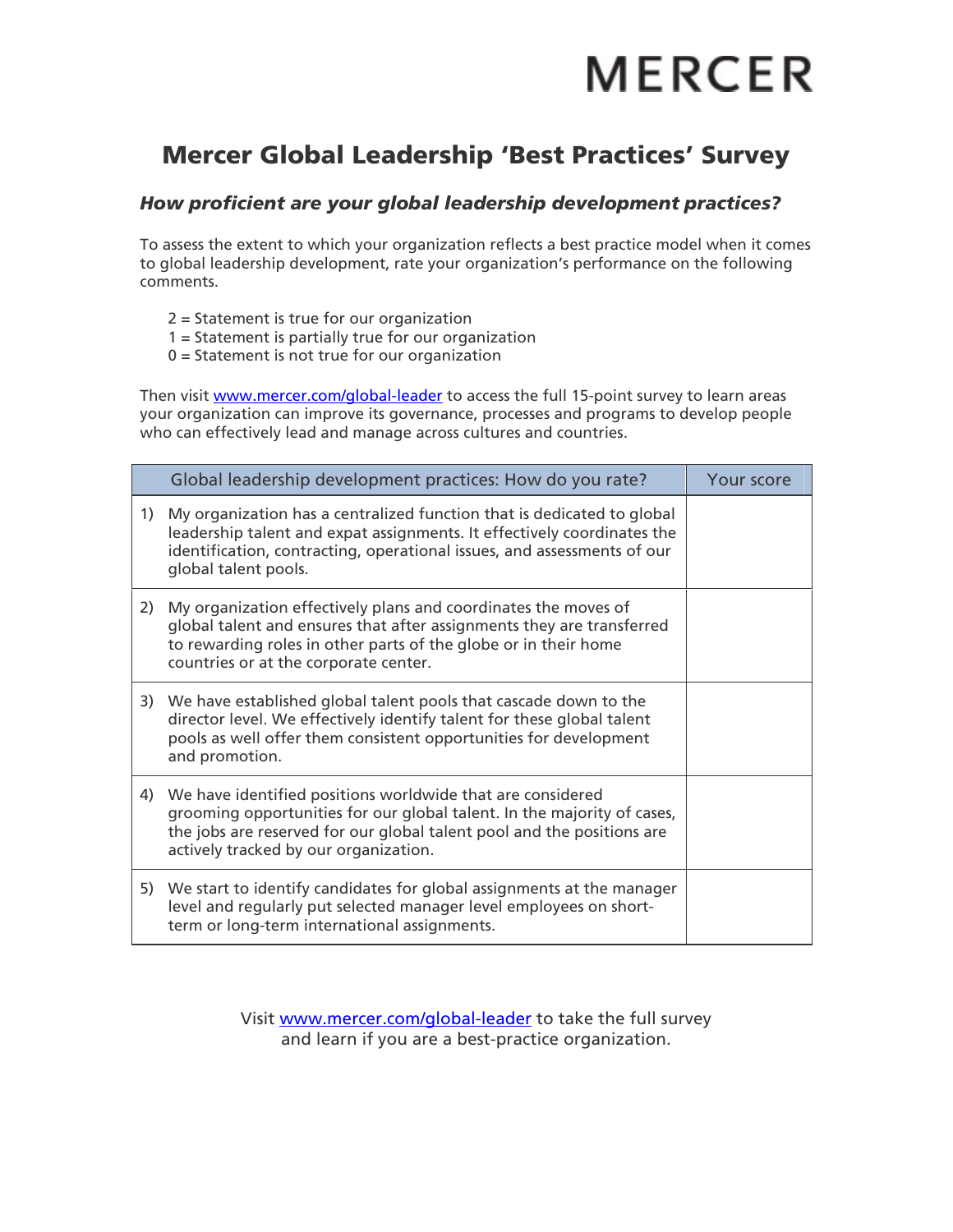For more information about how Mercer can help you develop people who can effectively lead and manage across cultures and countries, please contact:

**Jason Jeffay**<br>+1 404 442 3125 **Brenda Wilson**<br>+852 3476 3813 jason.jeffay@mercer.com

### **Europe, Middle East and Africa (EMEA) North America**

**Renato Dorruci Colleen O' Neill** +39 02 7241 31 +1 404 442 3516 renato.dorruci@mercer.com

**Global** Asia Pacific

+1 404 442 3125 +852 3476 3813